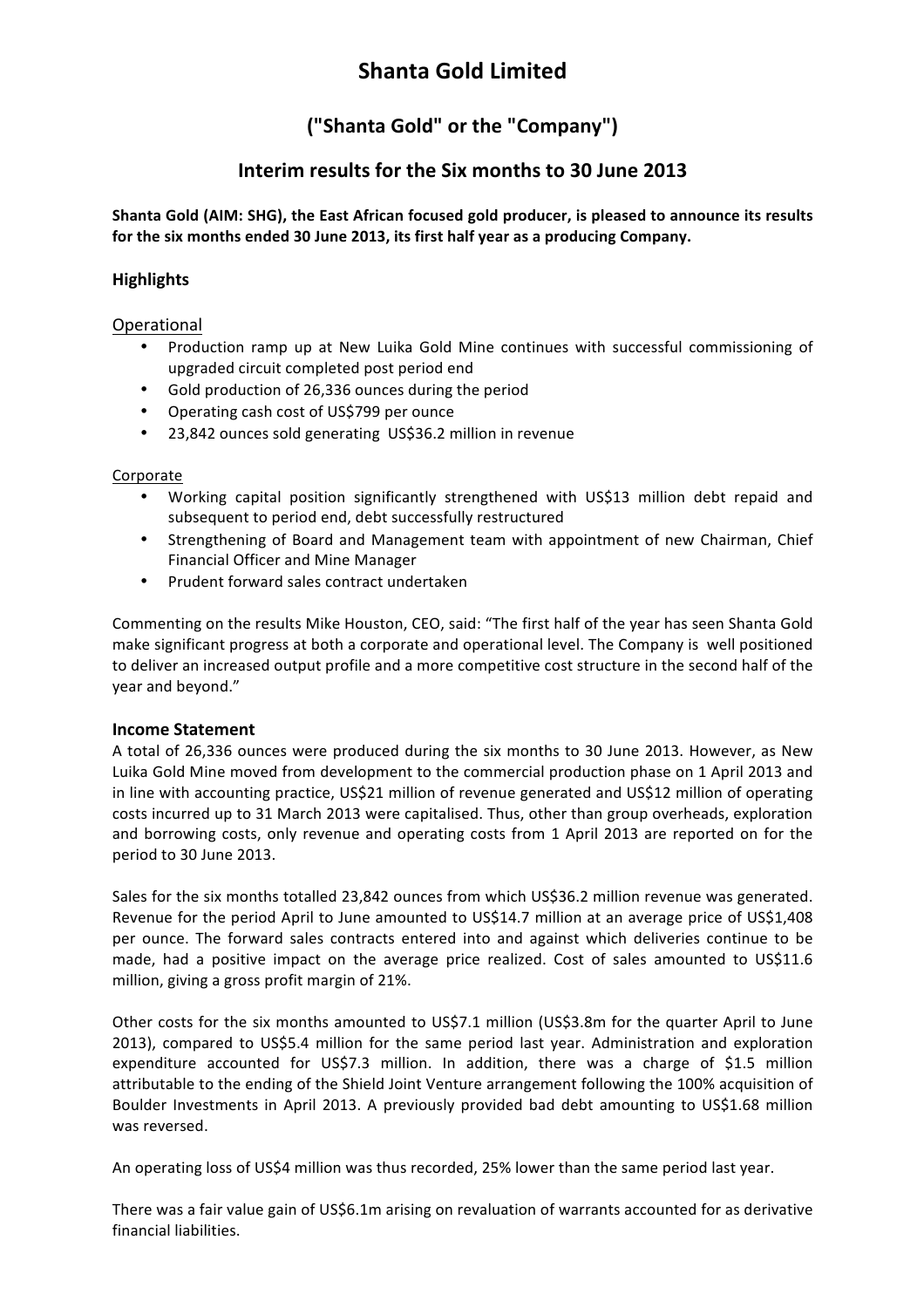Interest payable on bank loans and convertible loan notes amounted to US\$3.5 million.

Consequent to the above, a loss before and after tax of US\$1.4 million was recorded compared to losses for the prior period of US\$7 million.

### **Costs**

Unit cash operating costs for the three months to 30 June 2013 amounted to US\$799 per ounce. All In Sustaining Costs including debt servicing and stay-in business capital expenditure amounted to US\$1,051 per ounce.

Unit cost during the period continued to trend positively reflecting the fact that the operations are settling into a normal mode with less ad hoc costs being incurred.

### **Financial Position**

The Company's total assets increased from US\$136 million at 31 December 2012 to US\$155 million at 30 June 2013. Capitalisation of pre-production revenue, transfer from fixed assets of ore stocks produced during mine development as well as the transfer from capital to inventories of plant spares and consumables acquired during the plant construction phase however resulted in the property, plant and equipment assets decreasing from US\$113 million at 31 December 2012 to US\$89 million at 30 June 2013.

Ore and gold stocks at period end totalled US\$21 million, with the Company having 113,000 tonnes of ore mainly produced during the mine development phase.

During the period, the Company repaid US\$13 million of its debt. As previously reported, subsequent to period end the Company restructured and consolidated its bank loans with improved cost and repayment terms. The restructured and consolidated bank loans amount to US\$33.75 million repayable over 36 months beginning 31 January 2014.

#### **Cash flow**

Cash balances at 30 June 2013 amounted to US\$12.8 million, up from US\$4.3 million at 31 December 2012 mainly as a result of a new bank loan raised during the period of US\$30 million. The restructuring of debt, prudent hedging and review of major contracts will reduce pressure on cash flow during a period of market uncertainty.

#### **Outlook**

Although the Company is still in an early stage production phase, there has been pleasing on-going improvements in plant performance leading to steadily increased gold production and cost containment. The planned further plant upgrade in early 2014 augurs well for an increased output profile and a more competitive cost structure. Management is therefore confident that the Company is well placed to meet the challenges of an uncertain gold market environment.

Enquiries:

| <b>Shanta Gold Limited</b><br>Mike Houston, CEO<br>Patrick Maseva-Shayawabaya, CFO           | Tel: +255 (0) 22 2601 829 |
|----------------------------------------------------------------------------------------------|---------------------------|
| Nominated Adviser and Broker<br><b>Liberum Capital Limited</b><br>Tom Fyson / Ryan De Franck | Tel: +44 (0)20 3100 2000  |
| <b>Financial Public Relations</b><br><b>FTI Consulting</b><br>Oliver Winters / Sara Powell   | Tel: +44 (0)20 7269 7100  |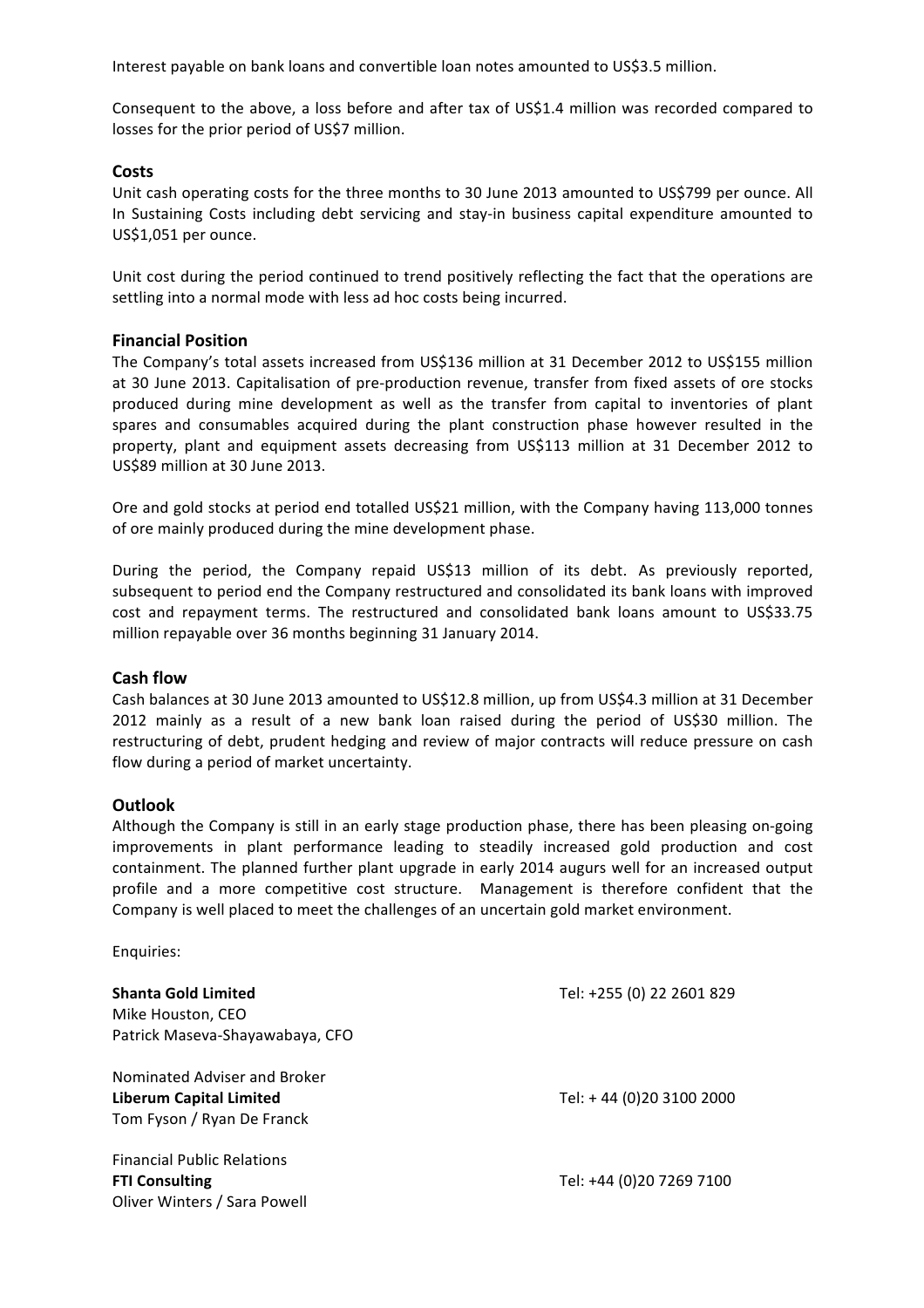# **SHANTA GOLD LIMITED**

## **Consolidated Statement of Financial Position**

|                                                                  | <b>Note</b> | 30 June 2013     | 30 June 2012     | 31 December 2012   |
|------------------------------------------------------------------|-------------|------------------|------------------|--------------------|
|                                                                  |             | <b>US\$'000</b>  | <b>US\$'000</b>  | <b>US\$'000</b>    |
|                                                                  |             | <b>Unaudited</b> | <b>Unaudited</b> | <b>Audited</b>     |
| <b>Non-current assets</b>                                        |             |                  |                  |                    |
| Intangible assets                                                |             | 23,481<br>88,796 | 876<br>64,737    | 10,380             |
| Property, Plant and Equipment<br><b>Total non-current assets</b> |             | 112,277          | 65,613           | 112,929<br>123,309 |
|                                                                  |             |                  |                  |                    |
| <b>Current assets</b>                                            |             |                  |                  |                    |
| Inventories                                                      |             | 20,955           |                  |                    |
| Trade and other receivables                                      |             | 8,799            | 10,862           | 8,643              |
| Restricted cash                                                  |             | 600              |                  |                    |
| Cash and cash equivalents                                        |             | 12,849           | 15,892           | 4,277              |
| <b>Total current assets</b>                                      |             | 43,203           | 26,754           | 12,920             |
| <b>Total assets</b>                                              |             | 155,480          | 92,367           | 136,229            |
| <b>Capital and reserves</b>                                      |             |                  |                  |                    |
| Share capital                                                    |             | 75               | 53               | 75                 |
| Share premium                                                    |             | 132,139          | 95,197           | 132,139            |
| Other reserves                                                   |             | 9,926            | 8,626            | 9,325              |
| Retained deficit                                                 |             | (62, 477)        | (53, 297)        | (61, 043)          |
| <b>Total equity</b>                                              |             | 79,663           | 50,579           | 80,496             |
| <b>Non-Current liabilities</b>                                   |             |                  |                  |                    |
| Loans and borrowings                                             | 4           | 35,624           | 18,185           | 18,637             |
| Decommissioning provision                                        |             | 4,292            | 1,054            | 4,129              |
| Deferred taxation                                                | 3           | 5,197            |                  |                    |
| <b>Total non-current liabilities</b>                             |             | 45,113           | 19,239           | 22,766             |
| <b>Current liabilities</b>                                       |             |                  |                  |                    |
| Trade payables and accruals                                      |             | 9,534            | 3,340            | 17,308             |
| Loans and borrowings                                             | 4           | 21,170           | 19,209           | 15,659             |
| <b>Total current liablities</b>                                  |             | 30,704           | 22,549           | 32,967             |
| <b>Total liabilities</b>                                         |             | 75,817           | 41,788           | 55,733             |
|                                                                  |             |                  |                  |                    |
| <b>Total equity and liabilities</b>                              |             | 155,480          | 92,367           | 136,229            |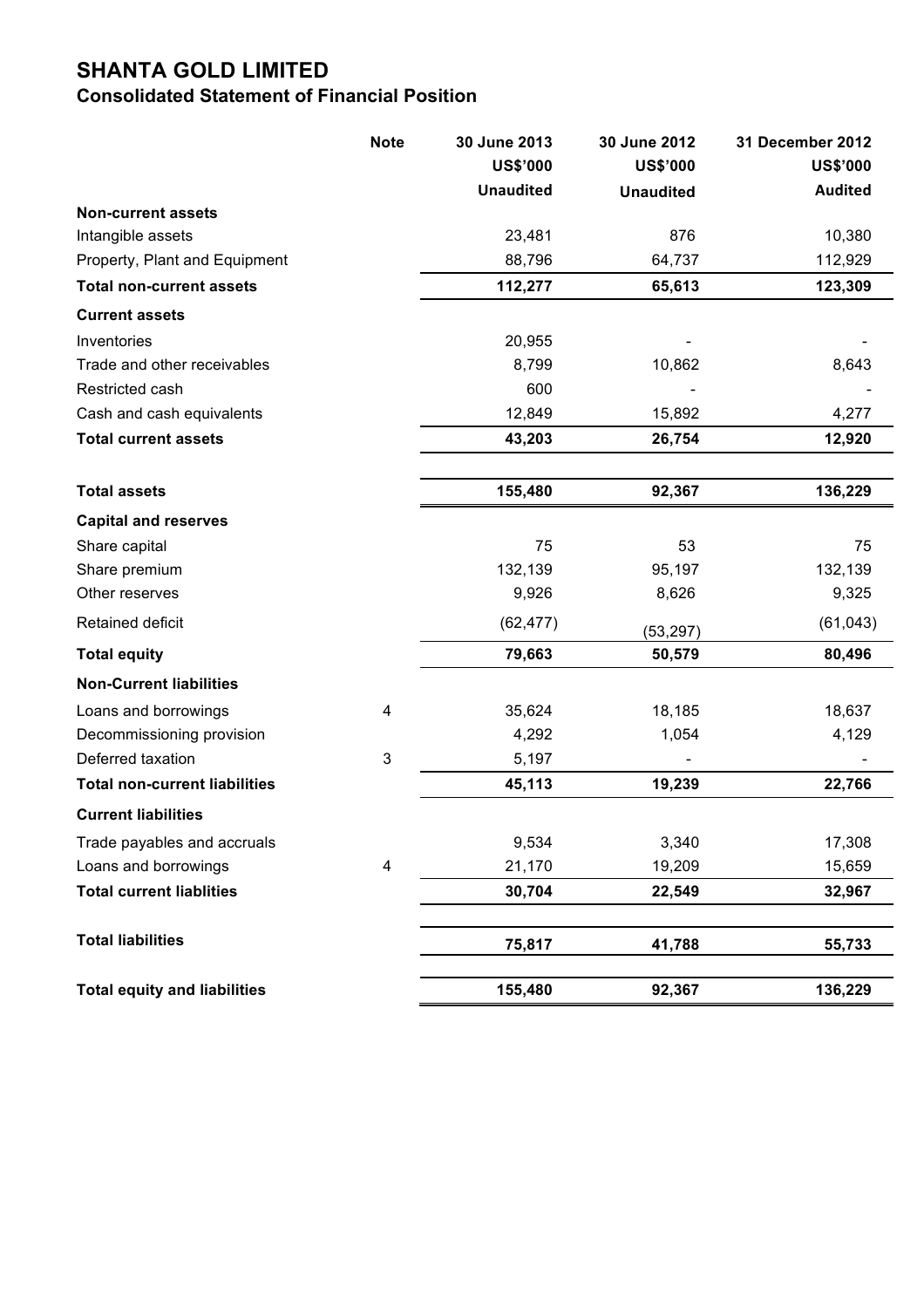# **SHANTA GOLD LIMITED**

## **Consolidated Income Statement**

|                                                                                         | <b>Note</b>    | 6 months<br>ended | 6 months<br>ended | Year ended          |
|-----------------------------------------------------------------------------------------|----------------|-------------------|-------------------|---------------------|
|                                                                                         |                | 30 June 2013      | 30 June 2012      | 31 December<br>2012 |
|                                                                                         |                | <b>US\$'000</b>   | <b>US\$'000</b>   | <b>US\$'000</b>     |
|                                                                                         |                | <b>Unaudited</b>  | <b>Unaudited</b>  | <b>Audited</b>      |
| <b>Revenue</b>                                                                          |                | 14,668            |                   |                     |
| <b>Cost of sales</b>                                                                    |                | (11, 570)         |                   |                     |
| <b>Gross Profit</b>                                                                     |                | 3,098             |                   |                     |
| Other costs                                                                             |                | (7, 132)          | (5,403)           | (10, 644)           |
| Administration expenses                                                                 |                | (5,904)           | (3,793)           | (7,890)             |
| Exploration and evaluation costs                                                        |                | (1,396)           | (1,610)           | (2, 565)            |
| Loss on settlement of pre-existing relationship                                         | 3              | (1,500)           |                   |                     |
| Reversal of provision for bad debt                                                      | $\overline{7}$ | 1,668             |                   |                     |
| Impairment of intangible assets                                                         |                |                   |                   | (189)               |
| <b>Operating loss</b>                                                                   |                | (4,034)           | (5, 403)          | (10, 644)           |
| Finance income                                                                          | 8              | 6,183             | 43                | 263                 |
| Finance expense                                                                         |                | (3, 583)          | (1,641)           | (4,366)             |
| Loss before and after taxation attributable<br>to the equity shareholders of the parent |                | (1, 434)          | (7,001)           | (14, 747)           |
| Basic and diluted loss per share (cents)                                                | 5              | (0.31)            | (2.38)            | (4.42)              |

# **Consolidated Statement of Comprehensive Income**

|                                                                                                                            | 6 months<br>ended 30<br><b>June 2013</b><br><b>Unaudited</b> | 6 months<br>ended 30<br><b>June 2012</b><br><b>Unaudited</b> | Year ended<br>31 December<br>2013 Audited |
|----------------------------------------------------------------------------------------------------------------------------|--------------------------------------------------------------|--------------------------------------------------------------|-------------------------------------------|
|                                                                                                                            | <b>US\$'000</b>                                              | <b>US\$'000</b>                                              | <b>US\$'000</b>                           |
| Loss after taxation<br>Other comprehensive income:                                                                         | (1,434)                                                      | (7,001)                                                      | (14, 747)                                 |
| Exchange differences on translating acquisition<br>transaction which can subsequently be<br>reclassified to profit or loss | 229                                                          |                                                              |                                           |
| Total comprehensive income attributable to the<br>equity shareholders of the parent                                        | (1,205)                                                      | (7,001)                                                      | (14, 747)                                 |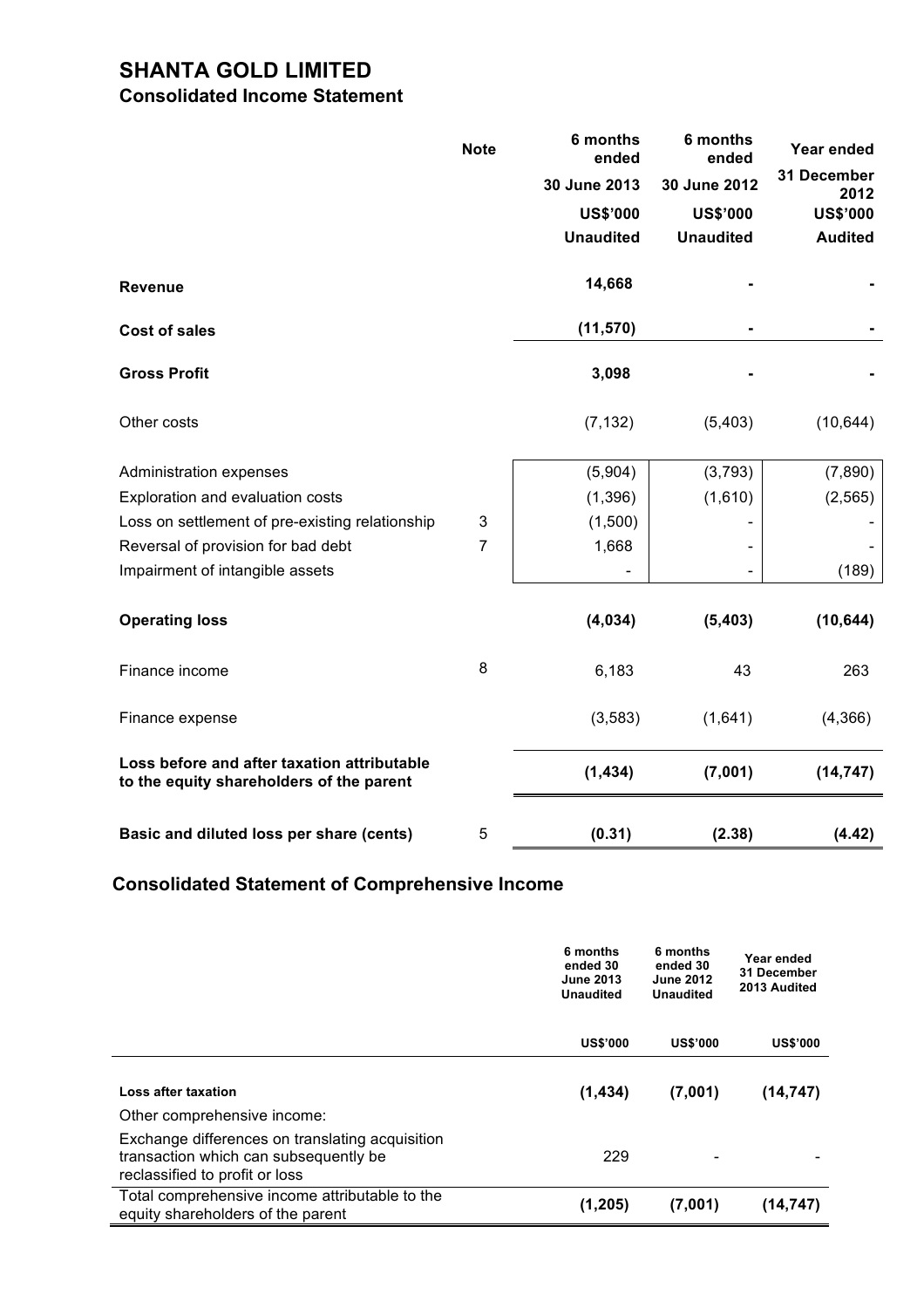# **SHANTA GOLD LIMITED**

# **Consolidated statement of changes in equity**

|                                  |                 |                 | <b>Share</b>    | <b>Convertible</b> |                    | <b>Shares</b>   |                 |                 |                 |
|----------------------------------|-----------------|-----------------|-----------------|--------------------|--------------------|-----------------|-----------------|-----------------|-----------------|
|                                  | <b>Share</b>    | <b>Share</b>    | option          | <b>Debt</b>        | <b>Translation</b> | to be           | Warrant         | <b>Retained</b> | <b>Total</b>    |
|                                  | capital         | premium         | reserve         | reserve            | reserve            | issued          | <b>Reserve</b>  | deficit         | <b>Equity</b>   |
|                                  | <b>US\$'000</b> | <b>US\$'000</b> | <b>US\$'000</b> | <b>US\$'000</b>    | <b>US\$'000</b>    | <b>US\$'000</b> | <b>US\$'000</b> | <b>US\$'000</b> | <b>US\$'000</b> |
|                                  |                 |                 |                 |                    |                    |                 |                 |                 |                 |
| At 1 January 2013                | 75              | 132,139         | 3,258           | 5,374              | 400                | 293             |                 | (61, 043)       | 80,496          |
| Loss for the period              |                 |                 |                 |                    |                    |                 |                 | (1,434)         | (1, 434)        |
| Comprehensive income for the     |                 |                 |                 |                    |                    |                 |                 |                 |                 |
| period                           |                 |                 |                 |                    | 229                |                 |                 |                 | 229             |
| Share based payments             |                 |                 | 372             |                    |                    |                 |                 |                 | 372             |
| At 30 June 2013 (Unaudited)      | 75              | 132,139         | 3,630           | 5,374              | 629                | 293             | $\blacksquare$  | (62, 477)       | 79,663          |
| At 1 January 2012                | 45              | 81,029          | 1,722           |                    | 400                |                 |                 | (46, 296)       | 36,900          |
| Total comprehensive loss for the |                 |                 |                 |                    |                    |                 |                 |                 |                 |
| period                           |                 |                 |                 |                    |                    |                 |                 | (7,001)         | (7,001)         |
| Share based payments             |                 |                 | 860             |                    |                    |                 |                 |                 | 860             |
| Shares issued                    | 8               | 15,027          |                 |                    |                    |                 |                 |                 | 15,035          |
| Share issue costs                |                 | (859)           |                 |                    |                    |                 |                 |                 | (859)           |
| Warrants to be issued            |                 |                 |                 |                    |                    |                 | 150             |                 | 150             |
| Convertible loan notes           |                 |                 |                 | 5,494              |                    |                 |                 |                 | 5,494           |
| At 30 June 2012 (Unaudited)      | 53              | 95,197          | 2,582           | 5,494              | 400                |                 | 150             | (53, 297)       | 50,579          |
| At 1 January 2012                | 45              | 81,029          | 1,722           |                    | 400                |                 |                 | (46, 296)       | 36,900          |
| Total comprehensive loss for the |                 |                 |                 |                    |                    |                 |                 |                 |                 |
| period                           |                 |                 |                 |                    |                    |                 |                 | (14, 747)       | (14, 747)       |
| Share based payments             |                 |                 | 1,536           |                    |                    |                 |                 |                 | 1,536           |
| Shares issued                    | 30              | 54,113          |                 |                    |                    |                 |                 |                 | 54,143          |
| Shares to be issued              |                 |                 |                 |                    |                    | 293             |                 |                 | 293             |
| Share issue costs                |                 | (3,736)         |                 |                    |                    |                 |                 |                 | (3,736)         |
| Warrants exercised               |                 | 733             |                 |                    |                    |                 |                 |                 | 733             |
| Convertible loan notes           |                 |                 |                 | 5,374              |                    |                 |                 |                 | 5,374           |
| At 31 December 2012 (Audited)    | 75              | 132,139         | 3,258           | 5,374              | 400                | 293             | $\sim$          | (61, 043)       | 80,496          |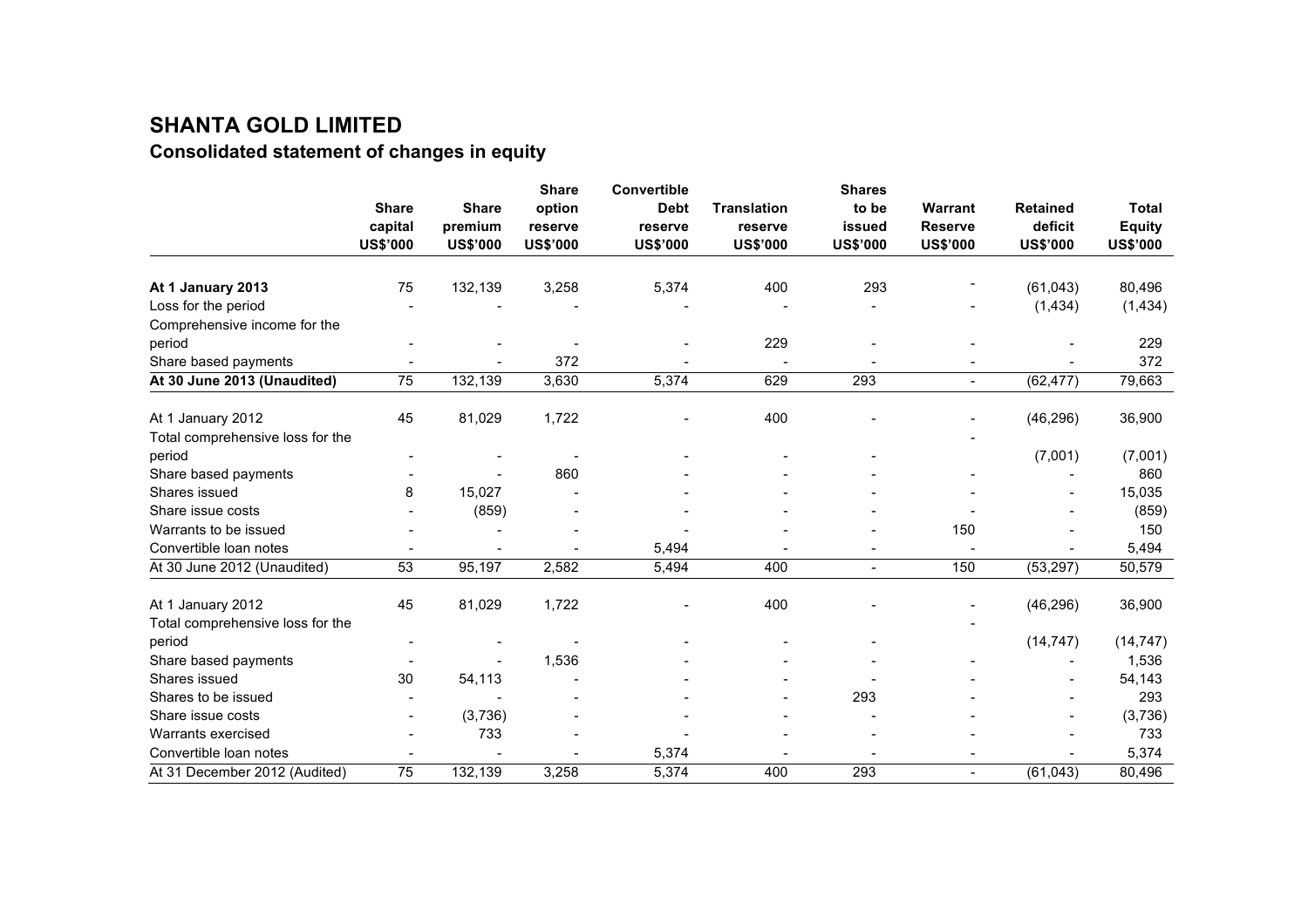# **SHANTA GOLD LIMITED Consolidated Statement of Cash flows**

|                                                     | <b>Note</b> | 30 June<br>2013<br><b>US\$'000</b><br><b>Unaudited</b> | 30 June<br>2012<br><b>US\$'000</b><br><b>Unaudited</b> | 31 December<br>2012<br><b>US\$'000</b><br><b>Audited</b> |
|-----------------------------------------------------|-------------|--------------------------------------------------------|--------------------------------------------------------|----------------------------------------------------------|
| Net cash flows from operating activities            | 6           | (9,602)                                                | (6, 446)                                               | (5,830)                                                  |
| <b>Investing activities</b>                         |             |                                                        |                                                        |                                                          |
| Purchase of intangible assets                       |             | (42)                                                   |                                                        | (42)                                                     |
| Purchase of property, plant and equipment           |             | (244)                                                  | (341)                                                  | (1, 171)                                                 |
| Additions to assets under construction              |             | (14, 375)                                              | (32, 461)                                              | (77, 135)                                                |
| Capitalised sales from test production              |             | 21,687                                                 |                                                        | 5,163                                                    |
| Interest received                                   |             | 40                                                     |                                                        |                                                          |
| Transfer to restricted cash                         |             | (600)                                                  |                                                        |                                                          |
| Investment in subsidiary                            | $\sqrt{3}$  | (2,400)                                                |                                                        |                                                          |
| Net cash flows used in investing activities         |             | 4,066                                                  | (32, 802)                                              | (73, 185)                                                |
| <b>Financing activities</b>                         |             |                                                        |                                                        |                                                          |
| Proceeds from issue of ordinary share capital       |             |                                                        | 14,176                                                 | 45,078                                                   |
| Proceeds from issue of convertible loan notes       |             |                                                        | 23,375                                                 | 23,375                                                   |
| Loans repaid                                        |             | (12, 823)                                              | (7, 428)                                               | (17,900)                                                 |
| Loan interest paid                                  |             | (2,469)                                                | (555)                                                  | (2,931)                                                  |
| Loans received, net of issue costs                  |             | 29,400                                                 | 25,000                                                 | 35,098                                                   |
| Net cash flows from financing activities            |             | 14,108                                                 | 54,568                                                 | 82,720                                                   |
| Net increase in cash and cash equivalents           |             | 8,572                                                  | 15,320                                                 | 3,705                                                    |
| Cash and cash equivalents at beginning of<br>period |             | 4,277                                                  | 572                                                    | 572                                                      |
| Cash and cash equivalents at end of period          |             | 12,849                                                 | 15,892                                                 | 4,277                                                    |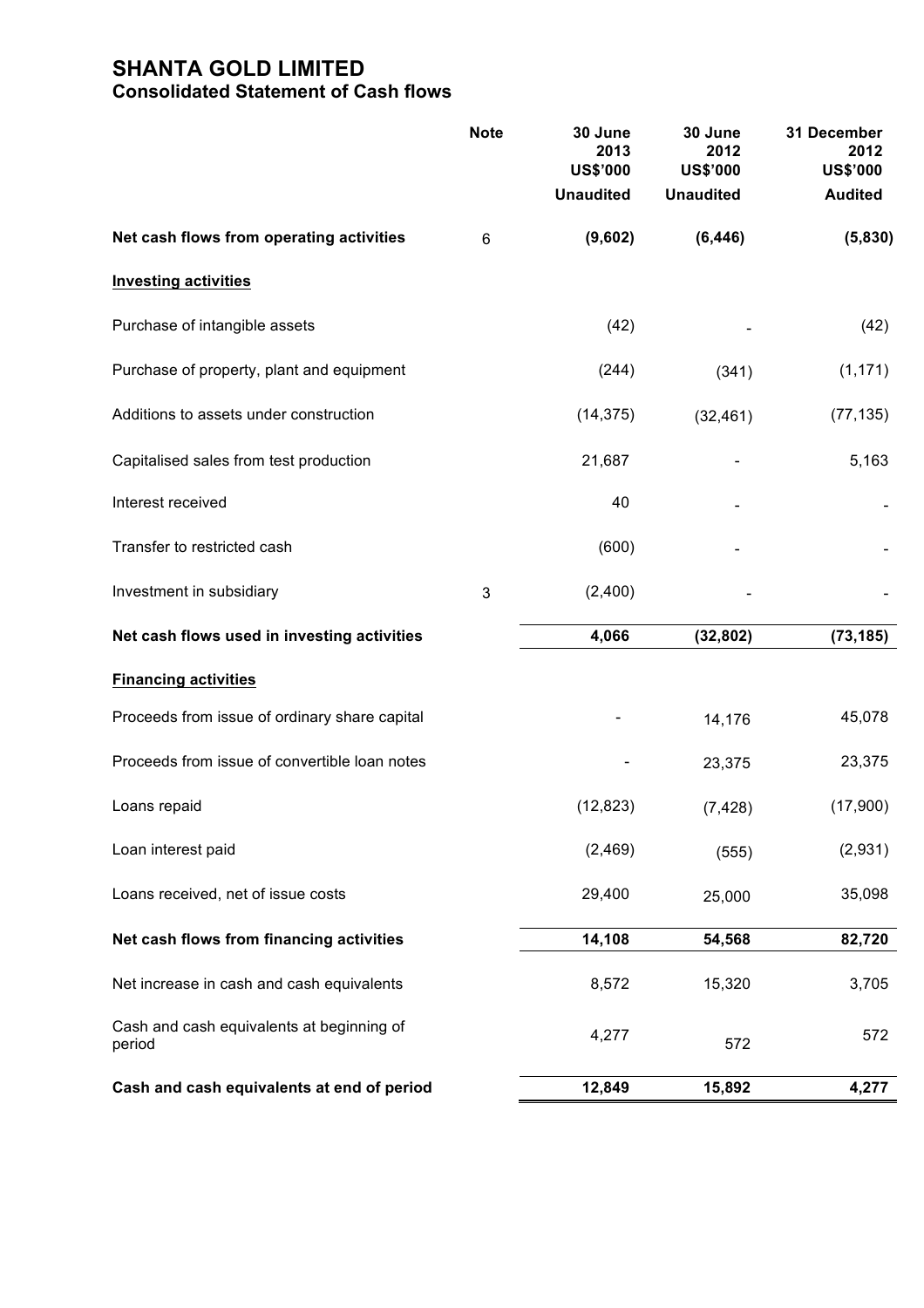## **SHANTA GOLD LIMITED Notes to the Consolidated Financial Statements for the six months ended 30 June 2013**

### **1. General information**

Shanta Gold Limited (the "Company") is a limited company incorporated in Guernsey. The Company is listed on the London Stock Exchange's AIM market. The address of its registered office is Suite A, St Peter Port House, St Peter Port, Guernsey.

The interim consolidated financial statements were approved by the board and authorised for issue on 16 September 2013.

### **2. Basis of preparation**

The consolidated interim financial statements have been prepared using policies based on International Financial Reporting Standards (IFRS and IFRIC interpretations) issued by the International Accounting Standards Board ("IASB") as adopted for use in the EU. The consolidated interim financial statements have been prepared using the accounting policies which will be applied in the Group's financial statements for the year ended 31 December 2013.

The consolidated interim financial statements for the period 1 January 2013 to 30 June 2013 are unaudited and incorporate unaudited comparative figures for the interim period 1 January 2012 to 30 June 2012 and the audited financial statements for the year to 31 December 2012. It does not include all disclosures that would otherwise be required in a complete set of financial statements and should be read in conjunction with the 2012 Annual Report.

The same accounting policies, presentation and methods of computation are followed in the interim consolidated financial statements as were applied in the Group's latest annual audited financial statements except that in the current financial year, the Group has adopted a number of revised Standards and Interpretations. However, none of these has had a material impact on the Group's reporting.

In addition, the IASB has issued a number of IFRS and IFRIC amendments or interpretations since the last annual report was published. It is not expected that any of these will have a material impact on the Group.

#### **3.""""""""""Acquisition during the period**

On 12 April 2013, the Group acquired from Red Kite Mine Finance Trust 1 ("Red Kite"), 100% of the share capital of Boulder Investments Ltd ('Boulder') which owns 100% of the share capital of Shield Resources Ltd and the prospective Lupa licences, for US\$7.9 million. US\$2.4 million was paid on the Closing Date. A promissory note of US\$2.4 million assigned to Red Kite and bearing interest at 2.6% per annum will become payable on 12 April 2015. A further promissory note of US\$3.1 million also assigned to Red Kite and bearing interest at 2.6% per annum is payable upon the earlier of (a) completion of an Approved Mine Plan and (b) 12 April 2017.The transaction with Red Kite removes exploration commitments under the original Joint Venture Agreement and any future dilution that might have occurred if a mineable ore body is discovered.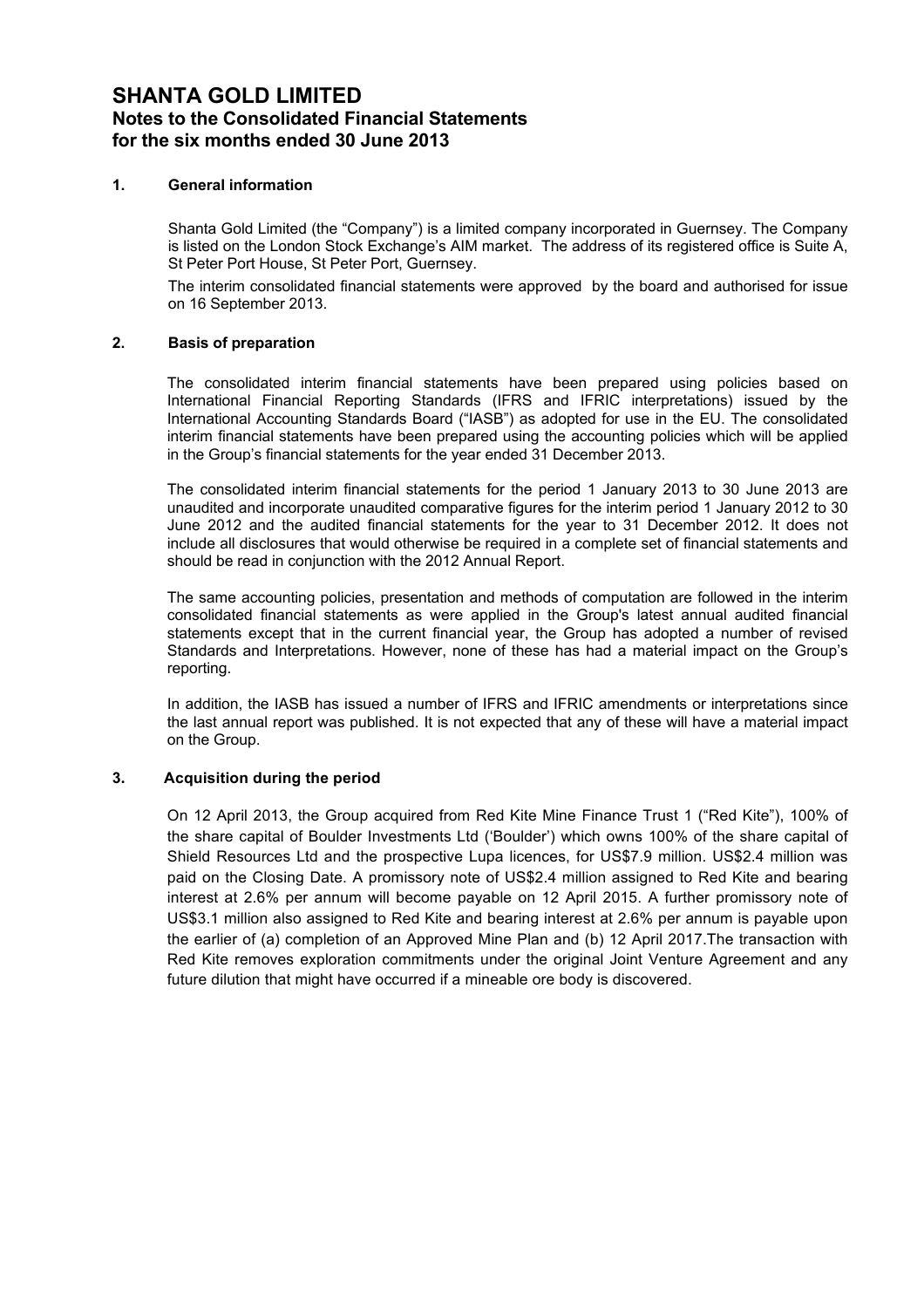Details of the fair value of identifiable assets and liabilities acquired, purchase consideration and goodwill are as follows:

|                                                | <b>Book value</b><br><b>US\$'000</b> | <b>FV</b><br><b>Adjustment</b><br><b>US\$'000</b> | <b>Deferred</b><br>tax<br><b>US\$'000</b> | <b>Fair Value</b><br><b>US\$'000</b> |
|------------------------------------------------|--------------------------------------|---------------------------------------------------|-------------------------------------------|--------------------------------------|
| Intangible assets                              |                                      | 17,322                                            | 5,197                                     | 22,519                               |
| <b>Current assets</b>                          | 64                                   |                                                   |                                           | 64                                   |
| Liabilities and provisions                     | (2, 411)                             |                                                   | (5, 197)                                  | (7,608)                              |
| <b>Total net assets</b>                        | (2, 347)                             | 17,322                                            |                                           | 14,975                               |
| Fair value of consideration paid               |                                      |                                                   |                                           | <b>US\$'000</b>                      |
| Cash paid                                      |                                      |                                                   |                                           | 2,400                                |
| Fair value of consideration deferred (note 4a) |                                      |                                                   |                                           | 4,615                                |
| Fair value of shares and warrants issued (a)   |                                      |                                                   |                                           | 9,460                                |
| <b>Total consideration payable</b>             |                                      |                                                   |                                           | 16,475                               |
|                                                |                                      |                                                   |                                           |                                      |
| Less fair value of net assets acquired         |                                      |                                                   |                                           | (14, 975)                            |
| Less loss on settlement of pre-existing        |                                      |                                                   |                                           | (1.500)                              |

(a) In 2012, the Group recognised the initial costs of the transaction (US\$9.5m) as incurred by the creation

of the JV, by issuing 12.4m shares at 21.19p each (US\$4.2m) and 21.6m warrants (US\$5.2m). (b) The loss of \$1.5m arises on the settlement of the JV agreement with Great Basin Gold which represents

relationship  $^{(b)}$  (1,500)

the provision within the JV agreement to transfer the Group's loan receivable balance of \$2m at a 25% discount to other parties in the JV.

### **4. Loans and borrowings**

Goodwill arising on acquisition **-**

|                                 | 6 months ended<br>30 June 2013 | 6 months ended<br>30 June 2012 | Year ended 31<br>December 2012 |
|---------------------------------|--------------------------------|--------------------------------|--------------------------------|
| Amounts payable within one year |                                |                                |                                |
| Loan from FBN Bank (b)          | 20,833                         | 18,873                         | 15,322                         |
| Loan from related parties (c)   | 337                            | 337                            | 337                            |
|                                 | 21,170                         | 19,210                         | 15,659                         |
| Amounts payable after one year  |                                |                                |                                |
| Convertible loan notes (d)      | 19,792                         | 18.185                         | 18,637                         |
| Promissory notes (a)            | 4,615                          |                                |                                |
| Loan from FBN Bank (b)          | 11,217                         |                                |                                |
|                                 | 35,624                         | 18,185                         | 18,637                         |

(a) Promissory notes relate to Promissory Note 1 of US\$2.4 million and Promissory Note 2 of US\$3.1 million issued in consideration for the acquisition of Boulder (note 3) and are repayable on 15 April 2015 and 15 April 2017 respectively. The notes bear an annual interest of 2.6% and are payable semiannually in arrears. The promissory notes are recognised at fair value and subsequently accounted at amortised cost. The fair value of the notes has been determined by discounting the cash flows using a market rate of interest which would be payable on a similar debt instrument obtained from an unconnected third party.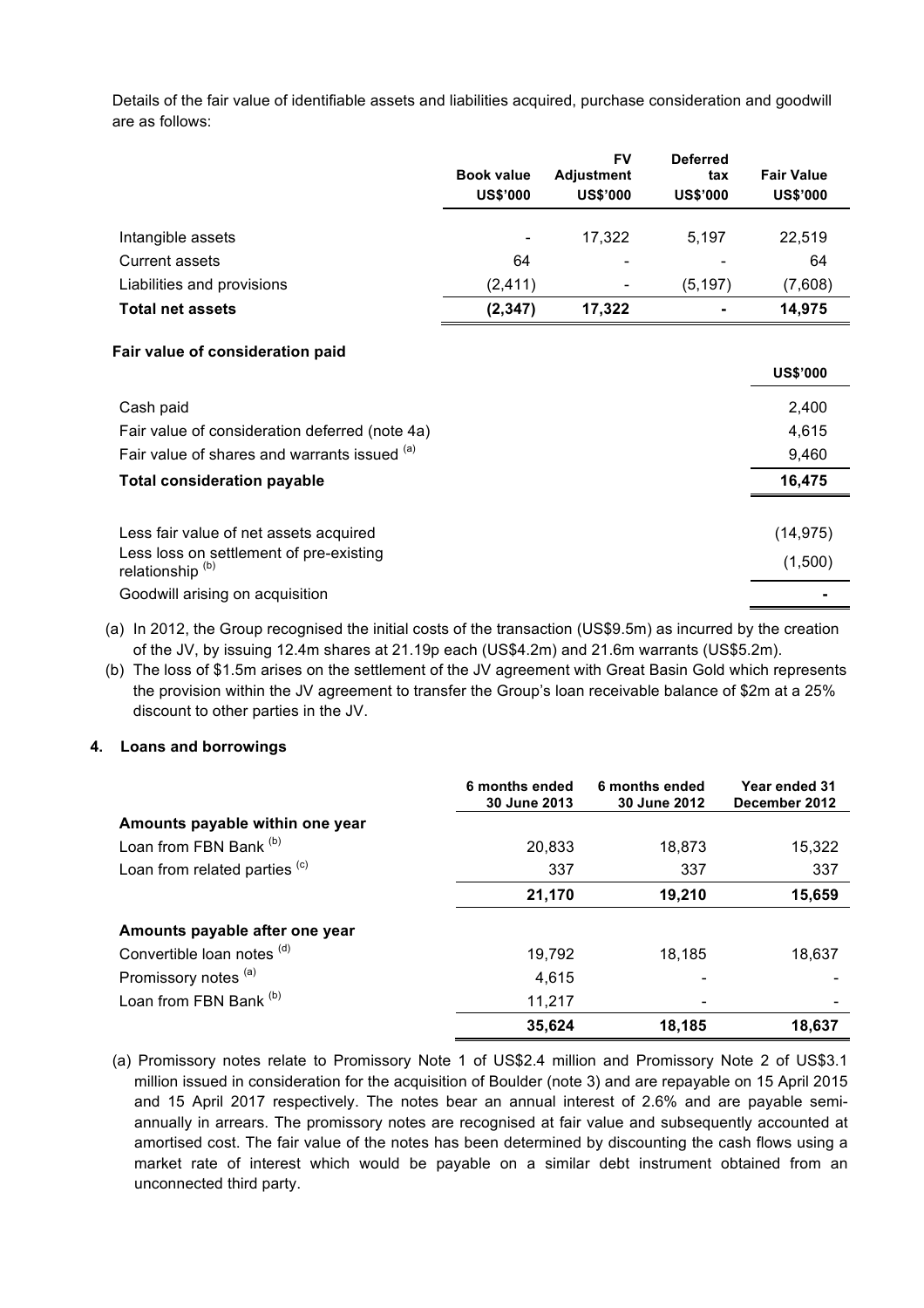- (b) Loan from FBN Bank relates to a US\$15 million working capital loan facility obtained in 2012 from FBN Bank UK Ltd which bears an annual interest rate of LIBOR +7%. The loan is secured on the bank account which is credited with gold sales, the shares in Shanta Mining Company Limited (SMCL) and a charge over the assets of SMCL. Capital repayments of US\$1.25 million were made per month. Two further instalments of US\$1.25m each were paid at the end of July 2013 and August 2013. A further working capital loan facility of US\$30 million was obtained on 10th January 2013 from FBN Bank UK Ltd, and it is secured similarly to the US\$15 million loan. The US\$30 million loan bears an annual interest of LIBOR +8% and is repayable over 18 months from August 2013 at US\$1.667 million per month. This loan has now been restructured. See Note 9.
- (c) The loans payable to related parties are interest free, unsecured and repayable on demand. During the period, there were no changes to the fair value of the loans. The fair value is determined, based on amounts expected by the counter party in settlement of the loan, which is considered to be its face value as the loan are repayable on demand.
- (d) Convertible loan notes relate to US\$25 million fixed coupon convertible loan notes which are due for repayment on 13 April 2017 and contain a conversion option at a price of US\$0.4686 per 1 company share. The notes incur an interest charge of 8.5% per annum and interest is payable half yearly in April and October. They are not secured against any assets of any Group company. The Group has determined them to be a compound financial instrument requiring a proportion of the loan to be classified as equity. The reclassified element represents the difference between the fair value of a similar liability with no equity conversion option and the fair value of the existing convertible notes in current terms. Accreted interest is charged to the statement of comprehensive income over the life of the notes.

### **5. Loss per share**

Basic loss per share is calculated by dividing the loss attributable to the ordinary shareholders by the weighted average number of ordinary shares outstanding during the period.

Due to the losses incurred during the period a diluted loss per share has not been calculated as this would serve to reduce the basic loss per share.

There were share incentives outstanding at the end of the period that could potentially dilute basic earnings per share in the future.

|             |                 | <b>Unaudited</b> |         | Audited<br>Unaudited             |                     |         |           |             |           |
|-------------|-----------------|------------------|---------|----------------------------------|---------------------|---------|-----------|-------------|-----------|
|             |                 | 30 June 2013     |         | 30 June 2012<br>31 December 2012 |                     |         |           |             |           |
|             |                 |                  |         |                                  | Weighted            |         |           | Weighted    |           |
|             |                 |                  | Per     |                                  | average             |         |           | average     |           |
|             |                 | Number of        | share   |                                  | number of Per share |         |           | number of   | Per share |
|             | Loss            | shares           | amount  | Loss                             | shares              | amount  | Loss      | shares      | amount    |
|             | <b>US\$'000</b> | (thousands)      | (cents) | <b>US\$'000</b>                  | (thousands)         | (cents) | US\$'000  | (thousands) | (cents)   |
| Basic &     |                 |                  |         |                                  |                     |         |           |             |           |
| diluted EPS | (1,434)         | 461,827          | (0.31)  | (7,001)                          | 294,411             | (2.38)  | (14, 747) | 333,900     | (4.42)    |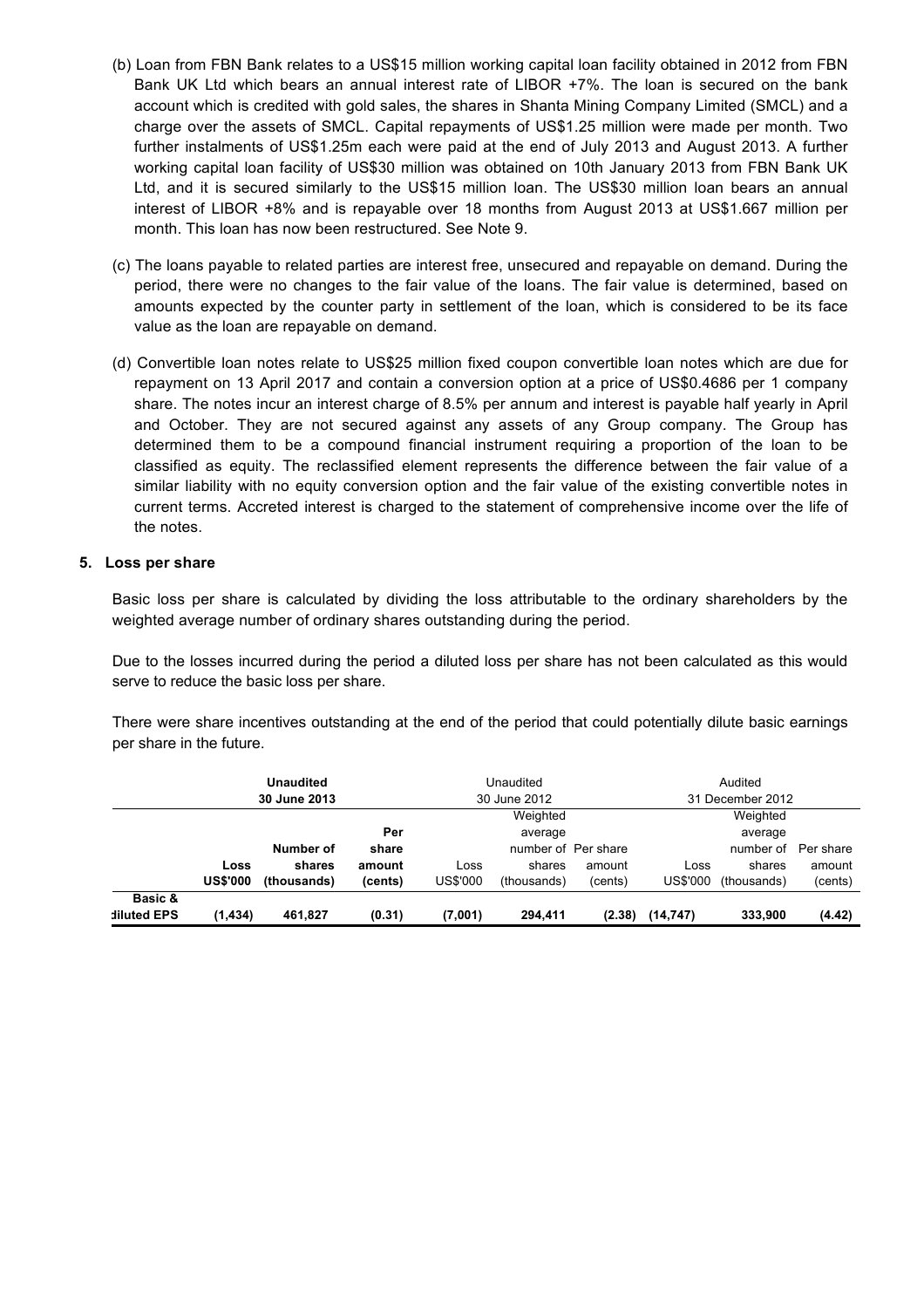### **6. Net cash flows from operating activities**

|                                                     | 30 June<br>2013 | 30 June<br>2012 | 31 December<br>2012 |
|-----------------------------------------------------|-----------------|-----------------|---------------------|
|                                                     | <b>US\$'000</b> | <b>US\$'000</b> | <b>US\$'000</b>     |
| Loss before tax                                     | (1, 434)        | (7,001)         | (14, 747)           |
| Adjustments for:                                    |                 |                 |                     |
| Depreciation                                        | 1,551           | 172             | 401                 |
| Share option costs                                  | 372             | 860             | 1,536               |
| Finance income                                      | (6, 183)        | (43)            | (263)               |
| Finance expense                                     | 3,583           | 1,641           | 4,366               |
| Exchange loss                                       | 58              |                 |                     |
| Loss on settlement of pre-existing relationship     | 1,500           |                 |                     |
| Impairment of prospecting licences                  |                 |                 | 189                 |
| Reversal of provision for bad debt                  | (1,668)         |                 |                     |
| Costs transferred from mining properties            | 15,361          |                 |                     |
| Operating cash inflow/ (outflow) before movement in |                 |                 |                     |
| working capital                                     | 13,140          | (4, 371)        | (8, 518)            |
| <b>Movements in working capital:</b>                |                 |                 |                     |
| Increase in receivables                             | (156)           | (5, 561)        | (8,330)             |
| Increase in inventories                             | (20, 955)       |                 |                     |
| (Decrease)/increase in payables                     | (1,631)         | 3,466           | 10,755              |
| Net cash outflow from operating activities          | (9,602)         | (6, 466)        | (5,830)             |

### **7. Reversal of provision for bad debt**

The reversal of provision for bad debt relates to loans receivable from Shield Resources in the amount of US\$1,668,000. Following the acquisition of Boulder Investments Limited in April 2013 (note 3) the Group obtained full control of Boulder and Shield and the recoverability of the associated loans is no longer doubtful.

### **8. Finance Income**

Included within finance income is a gain of US\$6.1 million arising from the fair value movement of warrants instruments which are accounted as derivative financial liabilities at fair value through profit or loss.

The following warrants remained outstanding at 30 June 2013 and have exercise prices ranging from 17 to 35 pence.

- 1. Red Kite Mine Finance Trust: 12,368,584 (35p) on 21 August 2012 and 9,223,769 (35p) on 16 October 2012.
- 2. Liberum Capital: 6,399,443 (17p) on 17 October 2012
- 3. Export Holdings: 745,792 (23.06p) on 31 December 2012.

The fair value at 30 June 2013 is based on the prevailing Company share price of 9 pence on that date; and has been calculated using the Black-Scholes model which takes into account the historical share price volatility of 60%.